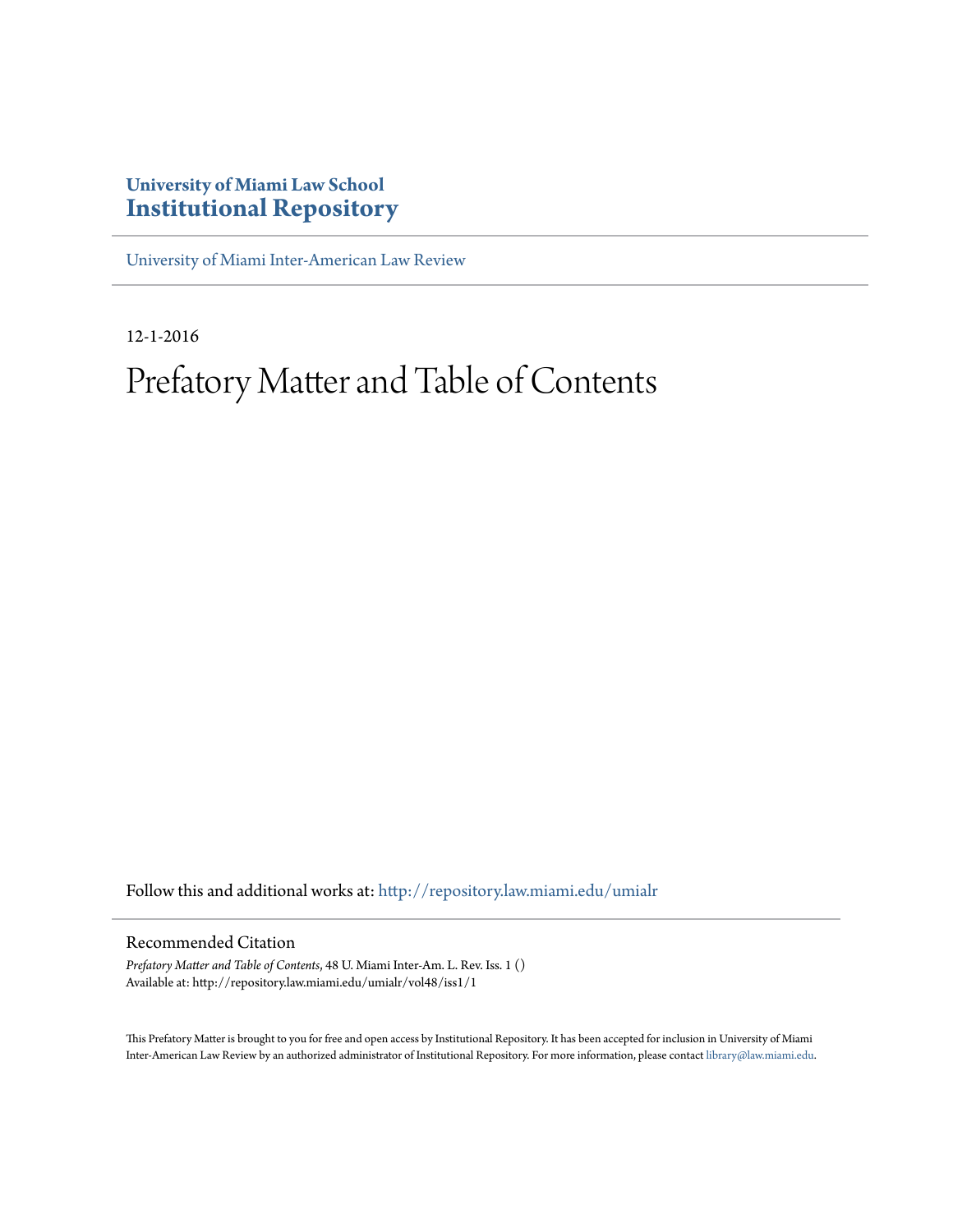# **THE UNIVERSITY OF MIAMI INTER-AMERICAN LAW REVIEW**

| VOLUME 48                                                                                                  | <b>FALL 2016</b> |                                                       | <b>ISSUE 1</b> |  |
|------------------------------------------------------------------------------------------------------------|------------------|-------------------------------------------------------|----------------|--|
|                                                                                                            | <b>ARTICLES</b>  |                                                       |                |  |
| <b>FMSA: THE FUTURE OF FOOD LITIGATION</b>                                                                 |                  | Robert Shawn Hogue                                    |                |  |
| PITEALLS OF THE FOOD SAFETY<br><b>MODERNIZATION ACT: ENHANCED</b>                                          |                  |                                                       |                |  |
| <b>REGULATION, MINIMAL CONSUMER</b><br>BENEFIT, AND ZERO TOLERANCE LEVELS<br>FOR NATURALLY-OCCURRING TRACE |                  | Lindsey Lazopoulos<br>Friedman and<br>Wesley Van Camp | 13             |  |
| <b>PATHOGENS</b>                                                                                           |                  |                                                       |                |  |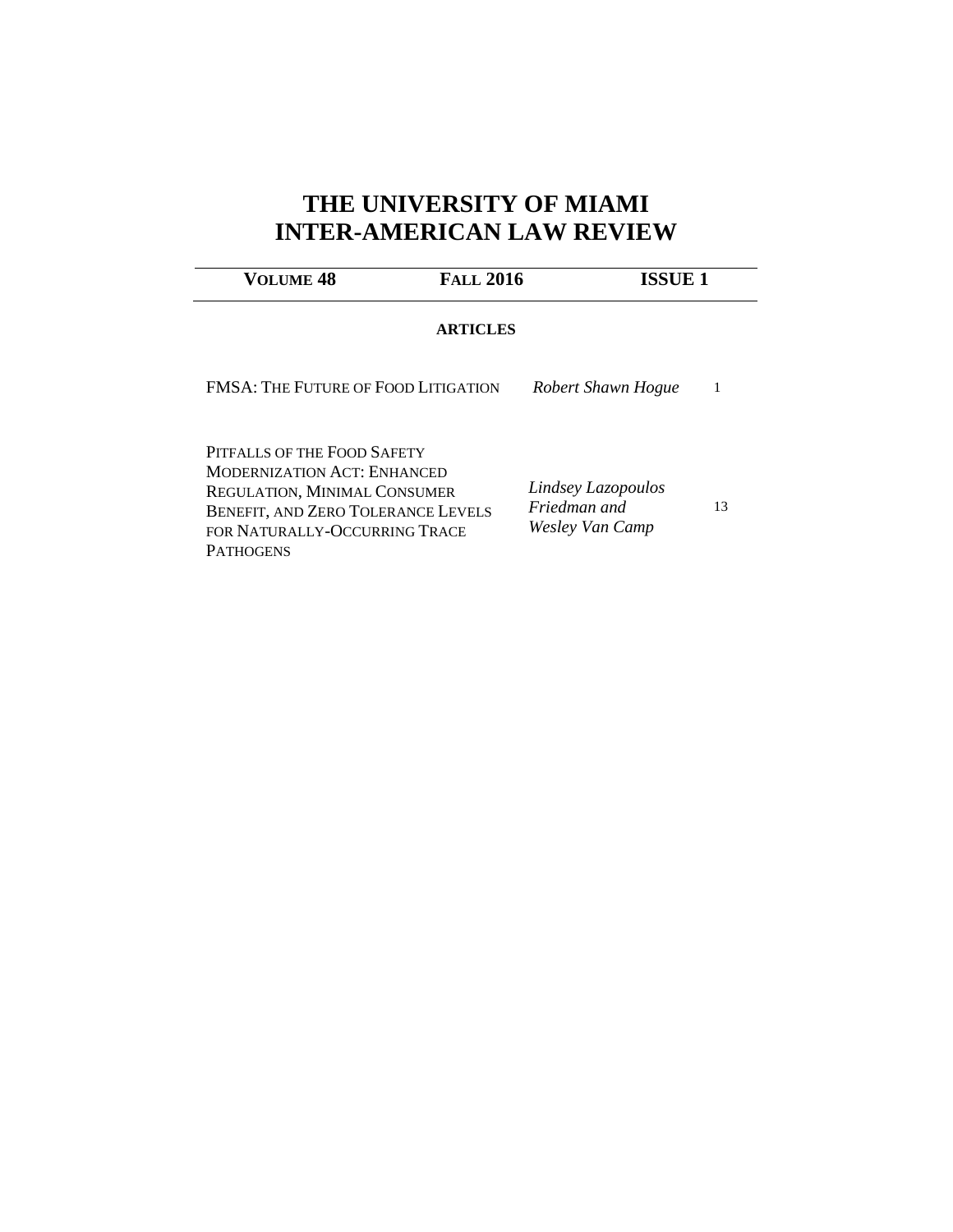#### **STATEMENT OF EDITORIAL POLICY**

The *University of Miami Inter-American Law Review*, formerly the Lawyer of the Americas, is an academic journal that publishes submitted articles and student notes and comments on major international and inter-American legal developments. These areas include, but are not limited to, human rights, international arbitration, business and finance, immigration, and trade and regulation. *The University of Miami Inter-American Law Review* is currently available on LEXIS and Westlaw, as well as on our organizational website at http://inter-american-lawreview.law.miami.edu.

**SUBSCRIPTIONS**: The *University of Miami Inter-American Law Review* strives to produce two issues per year. For information on receiving a hard copy of the University of Miami Inter-American Law Review through our Print-on-Demand service, please visit our organizational website at http://inter-american-law-review.law.miami.edu. If you or your institution is interested in receiving news on our forthcoming digital issues, please email the Managing Editor at IALR@students.law.miami.edu with your contact information, your organizational name, and a receiving email address.

**SUBMISSIONS**: The *University of Miami Inter-American Law Review* invites the submission of unsolicited manuscripts and comments. All manuscripts should conform to the style set forth in The Bluebook: A Uniform System of Citation  $(20<sup>th</sup>$  ed. 2015). Authors seeking publication in the University of Miami Inter-American Law Review should submit manuscripts in Microsoft Word format electronically to IALR@students.law.miami.edu.

**MEMBERSHIP**: The *University of Miami Inter-American Law Review* selects members on the basis of academic performance and a student writing competition. The Editorial Board does not discriminate on the basis of age, color, disability, national origin, race, religion, sex, sexual orientation, gender, or gender identity.

**COPYRIGHT**: The copyright in the Journal shall be owned by the University of Miami as a collective work pursuant to the Copyright Act, 17 U.S.C. §§ 101 and 103(b). The copyright in the Work shall be owned by the Author pursuant to the Copyright Act, 17 U.S.C. § 201(c). This issue may be reproduced and distributed, in whole or in part, by nonprofit institutions for educational purposes, including distribution to students, provided that the copies are distributed at or below cost and that those copies identify the Author(s), the University of Miami Inter-American Law Review, the volume, the number of the first page and the year of publication. For reprint permission for purposes other than the above, please contact the *University of Miami Inter-American Law Review* at the address below, or email (IALR@students.law.miami.edu). Please allow at least one business week for processing.

Address all inquiries to:

Editor-in-Chief University of Miami Inter-American Law Review University of Miami School of Law 1311 Miller Drive, Law Library D334 Coral Gables, Florida 33146 Email: IALR@students.law.miami.edu

Cite as: U. MIAMI INTER-AM. L. REV.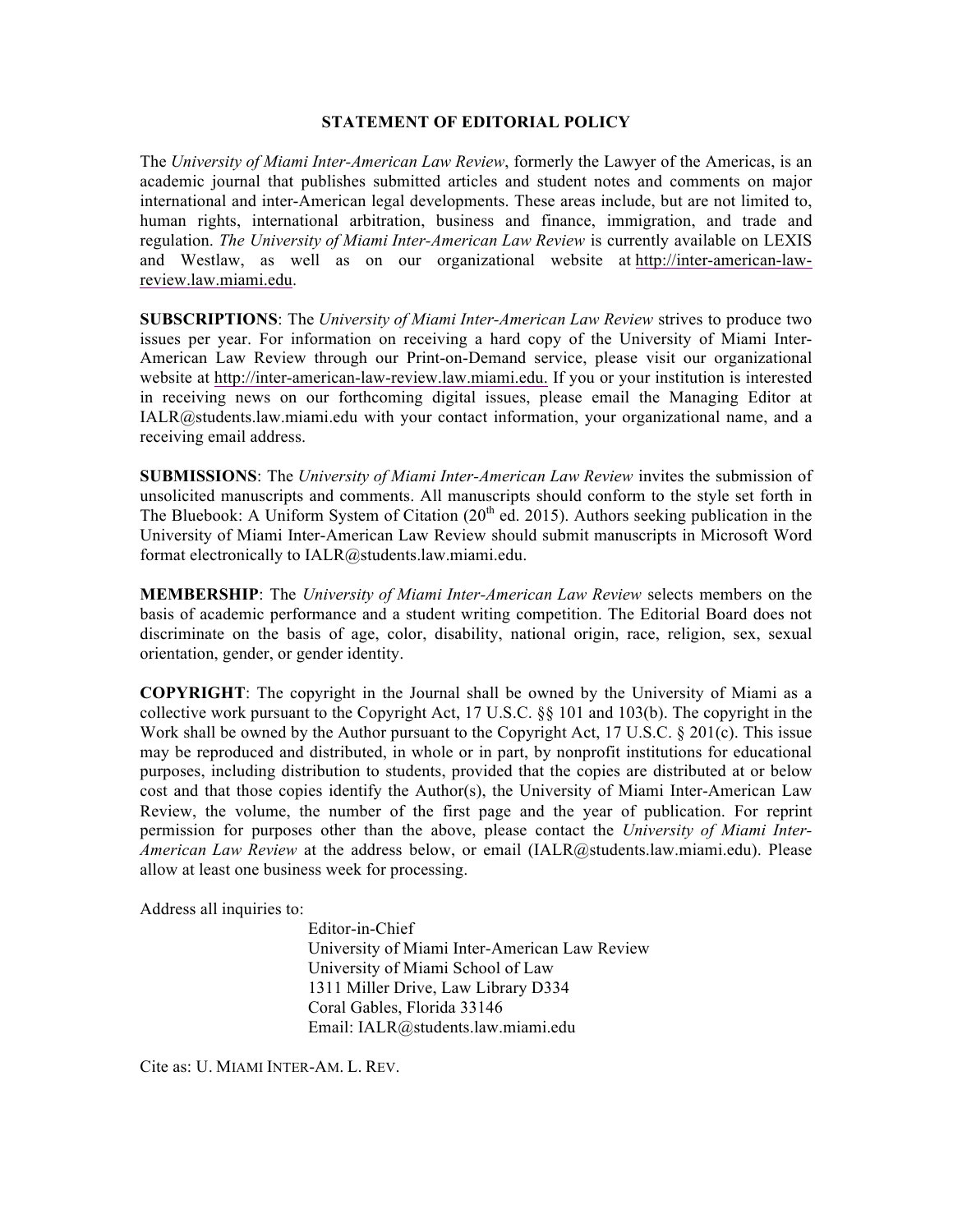### UNIVERSITY OF MIAMI SCHOOL OF LAW

#### **ADMINISTRATION**

Julio Frenk, M.D., M.P.H., PH.D, *President of the University* Thomas J. LeBlanc, B.S., M.S., Ph.D., *Provost & Executive Vice President* Patricia D. White, B.A., M.A., J.D., *Dean & Professor of Law* Osamudia James, B.A., J.D., LL.M., *Vice Dean & Professor of Law* Scott Sundby, B.A., J.D., *Associate Dean for Faculty Development, Dean's Distinguished Scholar & Professor of Law* Kele Stewart, B.S., J.D., *Associate Dean for Experiential Learning, Co-Director of the Children & Youth Law Clinic & Professor of Clinical Legal Education* Ileana Porras, B.A., M.Phil., J.D., *Associate Dean of Academic Affairs* Raquel M. Matas, B.A., J.D., *Associate Dean for Administration and Counsel to the Dean* Harold Flegelman, B.A., J.D., *Associate Dean for the Adjunct Faculty & Director of the Graduate Program in Entertainment, Arts and Sports Law* Georgina Angones, B.A., *Assistant Dean for Law Development and Alumni Relations* Marcelyn Cox, B.A., J.D., *Assistant Dean, Career Development Office* Michael L. Goodnight, B.A., M.S., *Associate Dean of Admissions and Enrollment Management* Marni B. Lennon, B.A., Ms.Ed., J.D., *Assistant Dean for Public Interest and Pro Bono, Director, HOPE Public Interest Resource Center* Greg Levy, B.A., J.D., *Assistant Dean of Academic Affairs and Student Services* Janet E. Stearns, B.A., J.D., *Dean of Students* William P. VanderWyden, III, B.A., M.Ed., J.D., *Assistant Dean for Professional Development*

#### **FACULTY**

David Abraham, B.A., M.A., Ph.D., J.D., *Professor of Law Emeritus & University of Miami Law Review Faculty Advisor* Anthony V. Alfieri, A.B., J.D., *Dean's Distinguished Scholar, Professor of Law & Director of the Center for Ethics & Public Service* Paula Arias, J.D., *Director of International Moot Court Program & Lecturer in Law* Yasminat Assis, LL.M., J.D., *Associate Director, International Graduate Law Programs & Lecturer in Law* Jill Barton, B.J., B.A., M.S., J.D., *Professor of Legal Writing*  Ricardo Bascuas, B.A., J.D., *Professor of Law* Caroline Bettinger-Lopez, B.A., J.D., *Professor of Clinical Legal Education & Director, Human Rights Clinic* William Blatt, A.B., J.D., *Professor of Law* Caroline M. Bradley, B.A. (Hons), LL.M., *Professor of Law* Patricia A. Brown, B.S.F.S., J.D., *Director, Graduate Program in Taxation* Sergio Campos, A.B., J.D., *Professor of Law* Donna K. Coker, B.S.W., M.S.W., J.D., *Professor of Law*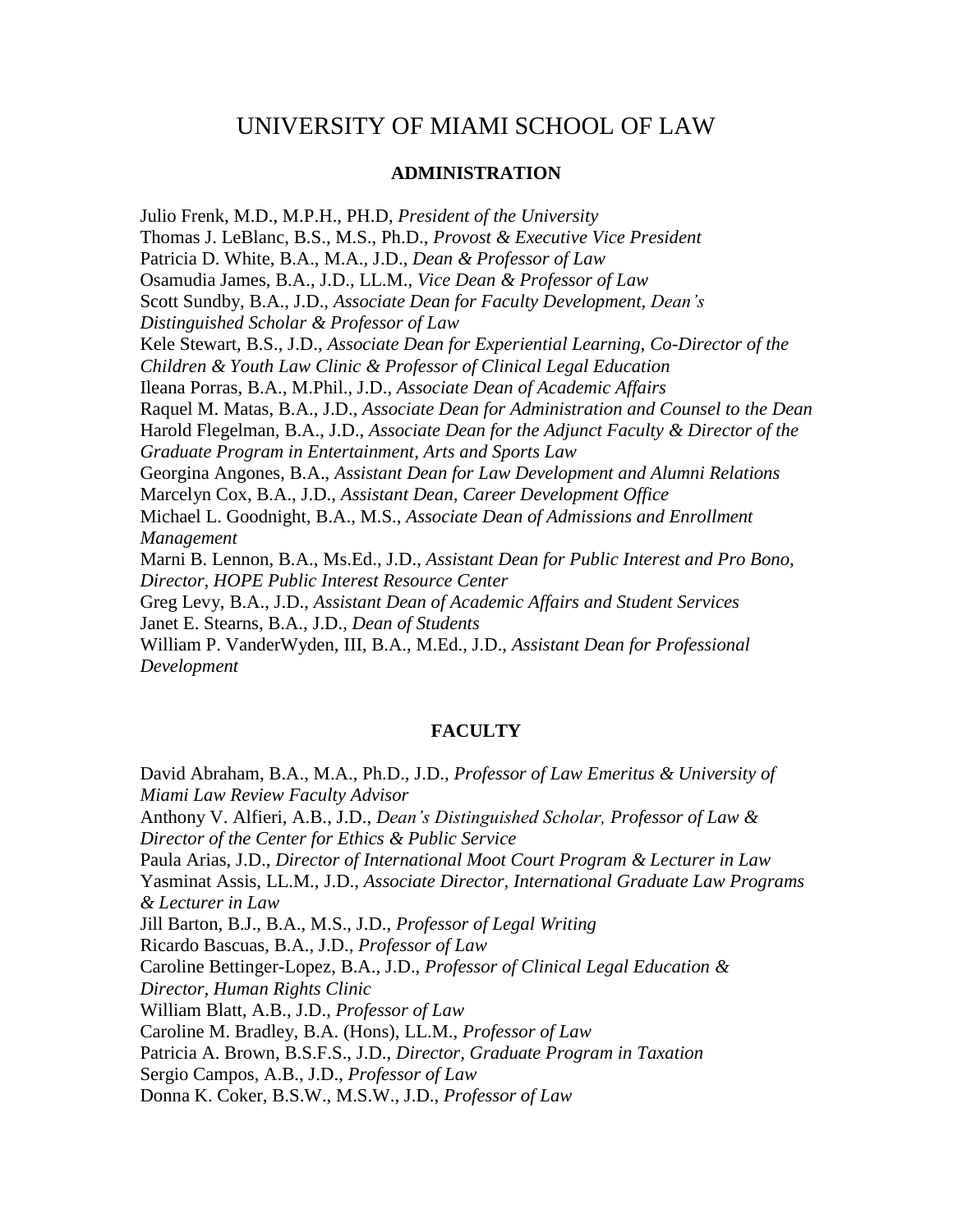Charlton Copeland, B.A., M.A.R., J.D., *M. Minnette Massey Chair in Law and Professor of Law* Caroline Mala Corbin, B.A., J.D., *Professor of Law* Andrew Dawson, B.A., J.D., *Associate Professor of Law* Michele DeStefano, B.A., J.D., *Professor of Law* Alyssa Dragnich, B.A., J.D., *Professor of Legal Writing* Marc Fajer, A.B., J.D., *Professor of Law* Zanita E. Fenton, A.B., J.D., *Professor of Law* Mary Anne Franks, B.A., M.Phil., Ph.D., J.D., *Professor of Law* Sandra Friedrich, J.D., LL.M., *Director, White & Case International Arbitration LL.M. Graduate Program & Lecturer in Law* Christina M. Frohock, B.A., M.A., J.D, *Professor of Legal Writing* A. Michael Froomkin, B.A., M.Phil., J.D., *Laurie Silvers and Mitchell Rubenstein Distinguished Professor of Law* Patrick O. Gudridge, A.B., J.D., *Professor of Law* Michael H. Graham, B.S.E., J.D., *Dean's Distinguished Scholar for the Profession, Professor of Law* Susan Haack, B.A., M.A., B.Phil., Ph.D., *Distinguished Professor in the Humanities, Cooper Senior Scholar in Arts and Sciences, Professor of Philosophy & Professor of Law* Stephen K. Halpert, A.B., J.D., *Professor of Law* Frances R. Hill, B.A., M.A., Ph.D., J.D., LL.M., *Dean's Distinguished Scholar for the Profession*, *Professor of Law* Elizabeth M. Iglesias, B.A., J.D., *Professor of Law* Jan L. Jacobowitz, B.S., J.D., *Director of the Professional Responsibility and Ethics Program & Lecturer in Law* D. Marvin Jones, B.S., J.D., *Professor of Law* Stanley I. Langbein, A.B., J.D., *Professor of Law* Tamara Rice Lave, B.A., M.A., Ph.D., J.D., *Associate Professor of Law*  Lili Levi, A.B., J.D., *Professor of Law* Martha R. Mahoney, B.A., M.A., J.D., *Dean's Distinguished Scholar & Professor of Law* Fred McChesney, A.B., J.D., Ph.D., *Carlos de la Cruz-Soia Mentschikoff Chair in Law and Economics* Felix Mormann, J.D., LL.M., *Associate Professor of Law* Peter Nemerovski, B.A., J.D., *Professor of Legal Writing* JoNel Newman, B.A., J.D., *Director of the Health and Elder Law Clinic & Professor of Clinical Legal Education* James W. Nickel, B.A., Ph.D., *Professor of Philosophy & Professor of Law* Leigh Osofsky, A.B., J.D., *Professor of Law* Bernard H. Oxman, A.B., J.D., *Richard A. Hausler Endowed Chair& Professor of Law* Kunal Parker, A.B., M.A., J.D., Ph.D., *Dean's Distinguished Scholar & Professor of Law* Jan Paulsson, A.B., J.D., *Michael Klein Distinguished Scholar Chair & Professor of Law*  Shara Pelz, B.A., J.D., *Professor of Legal Writing* Carmen Perez-Llorca, J.D., LL.M., *Director of International Graduate Law Programs & Lecturer in Law* Bernard P. Perlmutter, B.A., J.D., *Co-Director of the Children & Youth Law Clinic & Professor of Clinical Legal Education*